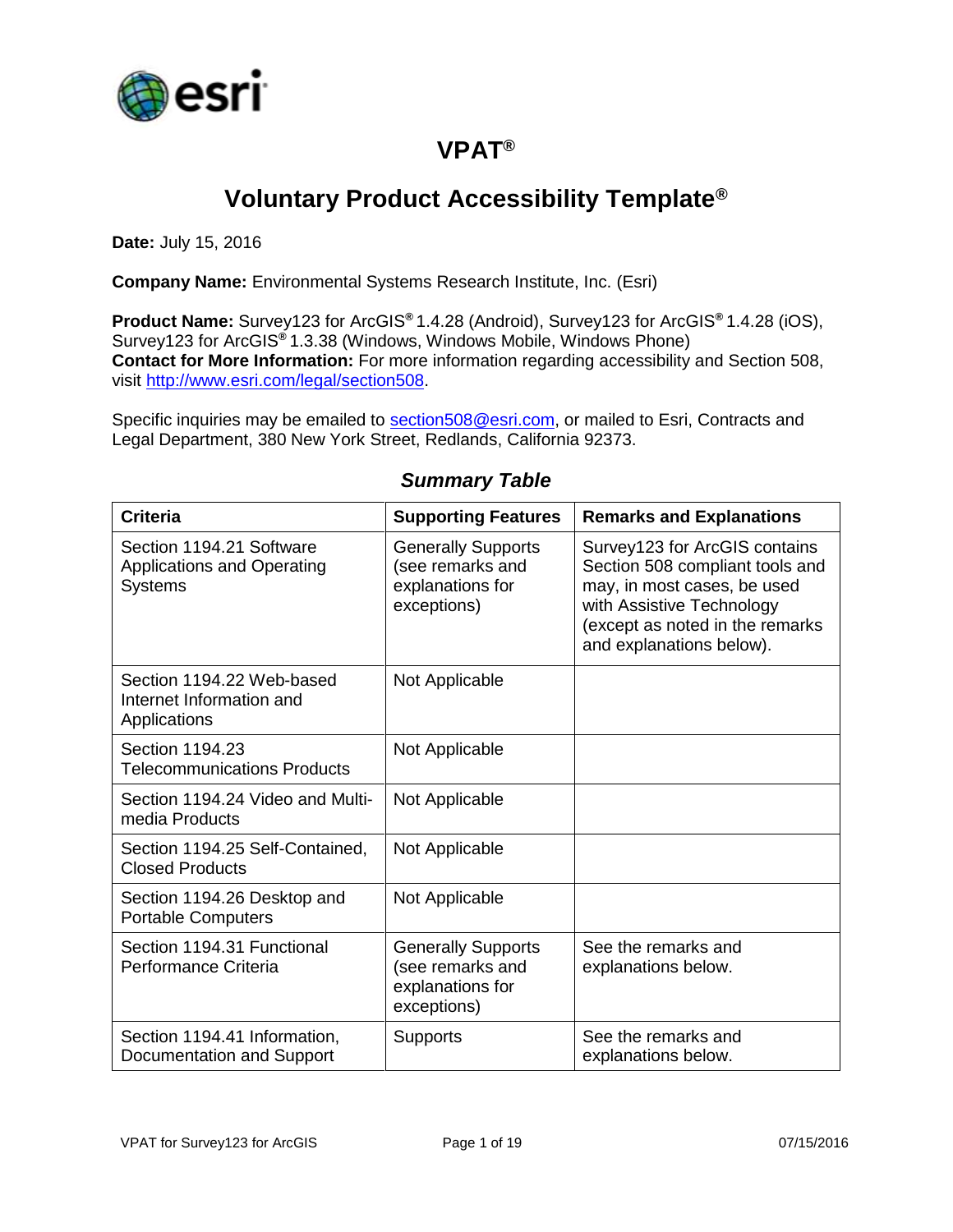| <b>Criteria</b>                                                                                                                                                                                                                                                                                                                                                                                                                                                                                                                                                                                         | <b>Supporting Features</b>                                           | <b>Remarks and Explanations</b>                                                                                                                                                                                                                                                                                                                                                                                                                                                                                                                                                                                                                                               |
|---------------------------------------------------------------------------------------------------------------------------------------------------------------------------------------------------------------------------------------------------------------------------------------------------------------------------------------------------------------------------------------------------------------------------------------------------------------------------------------------------------------------------------------------------------------------------------------------------------|----------------------------------------------------------------------|-------------------------------------------------------------------------------------------------------------------------------------------------------------------------------------------------------------------------------------------------------------------------------------------------------------------------------------------------------------------------------------------------------------------------------------------------------------------------------------------------------------------------------------------------------------------------------------------------------------------------------------------------------------------------------|
| (a) When software is designed to<br>run on a system that has a<br>keyboard, product functions shall<br>be executable from a keyboard<br>where the function itself or the<br>result of performing a function<br>can be discerned textually.                                                                                                                                                                                                                                                                                                                                                              | Supports with<br>Exceptions                                          | Not all dialogs provide access<br>through a keyboard equivalent.<br>Some dialogs do not let the user<br>"tab" through the options on the<br>dialogs from the keyboard. The<br>mouse must be used.<br>Keyboard alternatives are<br>required only when the function<br>of the result of performing the<br>function can be represented with<br>words. Survey123 contains<br>geographic information system<br>(GIS) technology that captures,<br>manages, and analyzes data<br>through digital maps. Many GIS<br>functions (such as drawing lines<br>on a screen) cannot be<br>represented with words and,<br>therefore, no keyboard<br>equivalent exists for these<br>functions. |
| (b) Applications shall not disrupt<br>or disable activated features of<br>other products that are identified<br>as accessibility features, where<br>those features are developed and<br>documented according to<br>industry standards. Applications<br>also shall not disrupt or disable<br>activated features of any<br>operating system that are<br>identified as accessibility features<br>where the application<br>programming interface for those<br>accessibility features has been<br>documented by the manufacturer<br>of the operating system and is<br>available to the product<br>developer. | Supports                                                             |                                                                                                                                                                                                                                                                                                                                                                                                                                                                                                                                                                                                                                                                               |
| (c) A well-defined on-screen<br>indication of the current focus<br>shall be provided that moves<br>among interactive interface<br>elements as the input focus<br>changes. The focus shall be<br>programmatically exposed so                                                                                                                                                                                                                                                                                                                                                                             | Supports when<br>combined with<br>compatible Assistive<br>Technology |                                                                                                                                                                                                                                                                                                                                                                                                                                                                                                                                                                                                                                                                               |

*Section 1194.21 Software Applications and Operating Systems – Detail*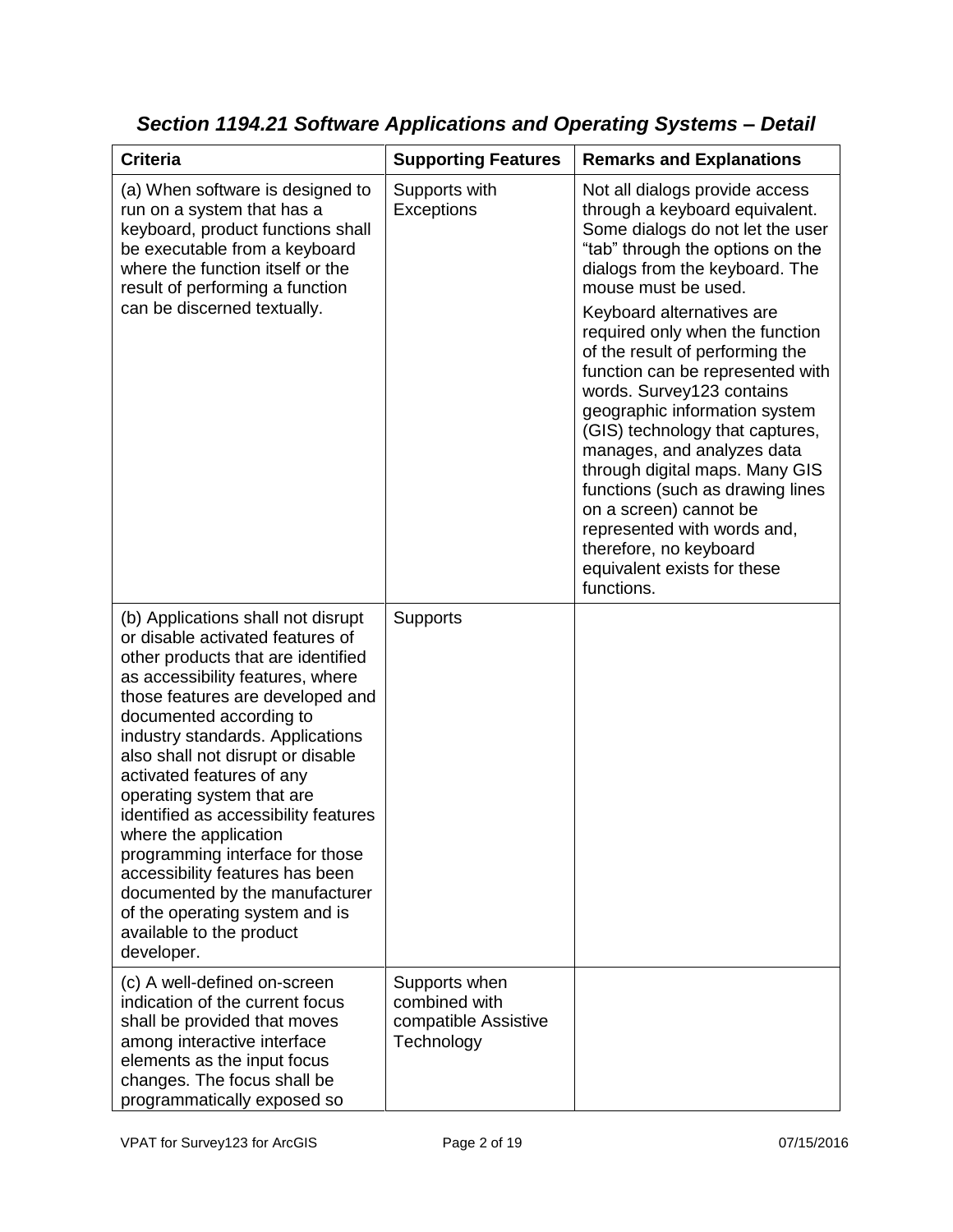| that Assistive Technology can<br>track focus and focus changes.                                                                                                                                                                                                                                            |                             |                                                                                                                                                                                                                                      |
|------------------------------------------------------------------------------------------------------------------------------------------------------------------------------------------------------------------------------------------------------------------------------------------------------------|-----------------------------|--------------------------------------------------------------------------------------------------------------------------------------------------------------------------------------------------------------------------------------|
| (d) Sufficient information about a<br>user interface element including<br>the identity, operation and state<br>of the element shall be available<br>to Assistive Technology. When<br>an image represents a program<br>element, the information<br>conveyed by the image must also<br>be available in text. | Supports with<br>Exceptions | Because of the dynamic data<br>and customizable nature of<br>Survey123 it may not provide<br>sufficient information about the<br>user interface elements to be<br>reliably used with some<br>Assistive Technology (e.g.<br>Narrator) |
| (e) When bitmap images are<br>used to identify controls, status<br>indicators, or other programmatic<br>elements, the meaning assigned<br>to those images shall be<br>consistent throughout an<br>application's performance.                                                                               | <b>Supports</b>             |                                                                                                                                                                                                                                      |
| (f) Textual information shall be<br>provided through operating<br>system functions for displaying<br>text. The minimum information<br>that shall be made available is<br>text content, text input caret<br>location, and text attributes.                                                                  | <b>Supports</b>             |                                                                                                                                                                                                                                      |
| (g) Applications shall not override<br>user selected contrast and color<br>selections and other individual<br>display attributes.                                                                                                                                                                          | <b>Supports</b>             |                                                                                                                                                                                                                                      |
| (h) When animation is displayed,<br>the information shall be<br>displayable in at least one non-<br>animated presentation mode at<br>the option of the user.                                                                                                                                               | <b>Supports</b>             |                                                                                                                                                                                                                                      |
| (i) Color coding shall not be used<br>as the only means of conveying<br>information, indicating an action,<br>prompting a response, or<br>distinguishing a visual element.                                                                                                                                 | <b>Supports</b>             |                                                                                                                                                                                                                                      |
| (j) When a product permits a user<br>to adjust color and contrast<br>settings, a variety of color<br>selections capable of producing a<br>range of contrast levels shall be<br>provided.                                                                                                                   | <b>Supports</b>             |                                                                                                                                                                                                                                      |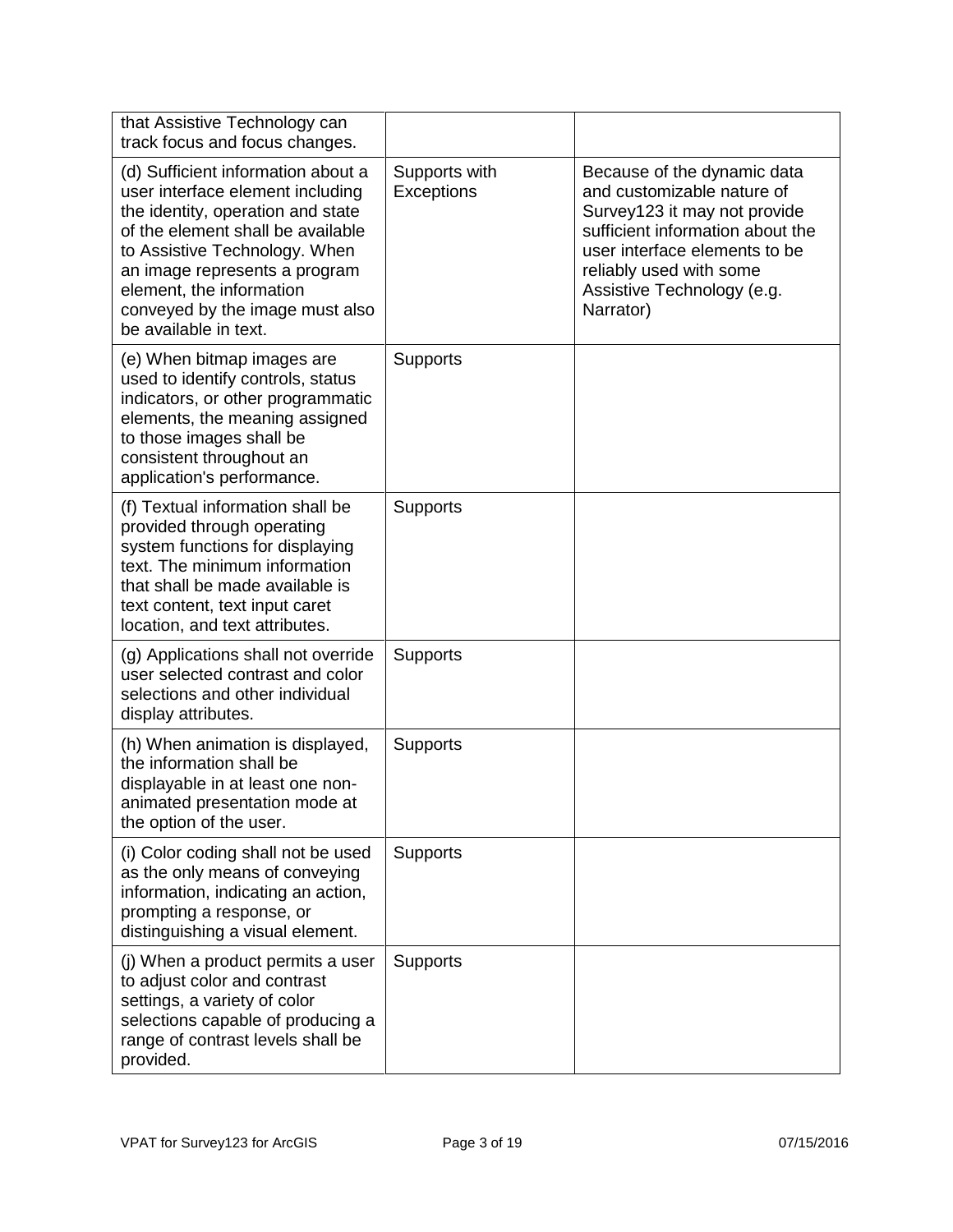| (k) Software shall not use<br>flashing or blinking text, objects,<br>or other elements having a flash<br>or blink frequency greater than 2<br>Hz and lower than 55 Hz.                                                                                              | <b>Supports</b>  |  |
|---------------------------------------------------------------------------------------------------------------------------------------------------------------------------------------------------------------------------------------------------------------------|------------------|--|
| (I) When electronic forms are<br>used, the form shall allow people<br>using Assistive Technology to<br>access the information, field<br>elements, and functionality<br>required for completion and<br>submission of the form, including<br>all directions and cues. | Does not Support |  |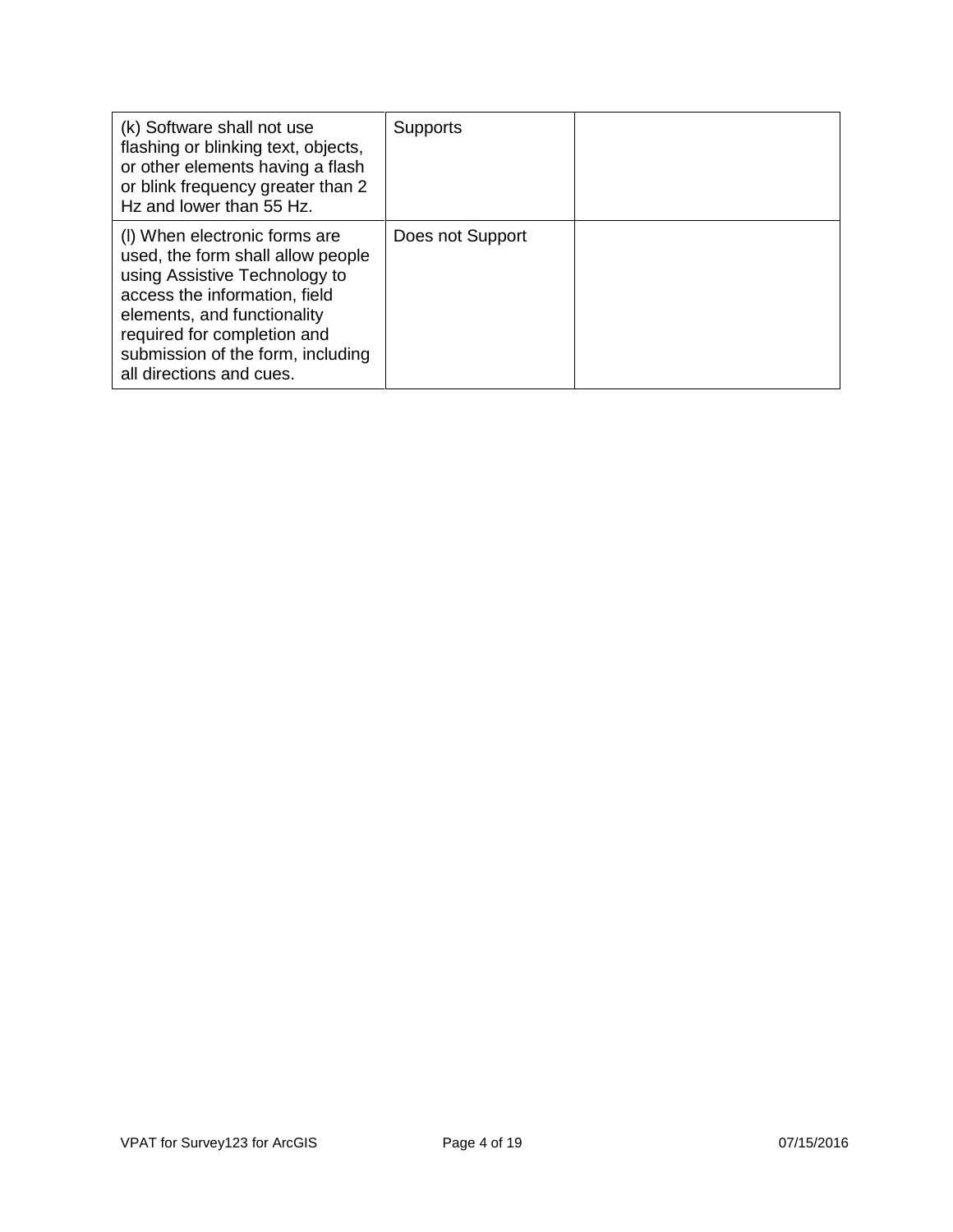| <b>Criteria</b>                                                                                                                                                              | <b>Supporting Features</b> | <b>Remarks and Explanations</b> |
|------------------------------------------------------------------------------------------------------------------------------------------------------------------------------|----------------------------|---------------------------------|
| (a) A text equivalent for every<br>non-text element shall be<br>provided (e.g., via "alt",<br>"longdesc", or in element<br>content).                                         | Not Applicable             |                                 |
| (b) Equivalent alternatives for any<br>multimedia presentation shall be<br>synchronized with the<br>presentation.                                                            | Not Applicable             |                                 |
| (c) Web pages shall be designed<br>so that all information conveyed<br>with color is also available<br>without color, for example from<br>context or markup.                 | Not Applicable             |                                 |
| (d) Documents shall be<br>organized so they are readable<br>without requiring an associated<br>style sheet.                                                                  | Not Applicable             |                                 |
| (e) Redundant text links shall be<br>provided for each active region of<br>a server-side image map.                                                                          | Not Applicable             |                                 |
| (f) Client-side image maps shall<br>be provided instead of server-<br>side image maps except where<br>the regions cannot be defined<br>with an available geometric<br>shape. | Not Applicable             |                                 |
| (g) Row and column headers<br>shall be identified for data tables.                                                                                                           | Not Applicable             |                                 |
| (h) Markup shall be used to<br>associate data cells and header<br>cells for data tables that have two<br>or more logical levels of row or<br>column headers.                 | Not Applicable             |                                 |
| (i) Frames shall be titled with text<br>that facilitates frame identification<br>and navigation.                                                                             | Not Applicable             |                                 |
| (j) Pages shall be designed to<br>avoid causing the screen to<br>flicker with a frequency greater<br>than 2 Hz and lower than 55 Hz.                                         | Not Applicable             |                                 |

*Section 1194.22 Web-based Internet Information and Applications – Detail*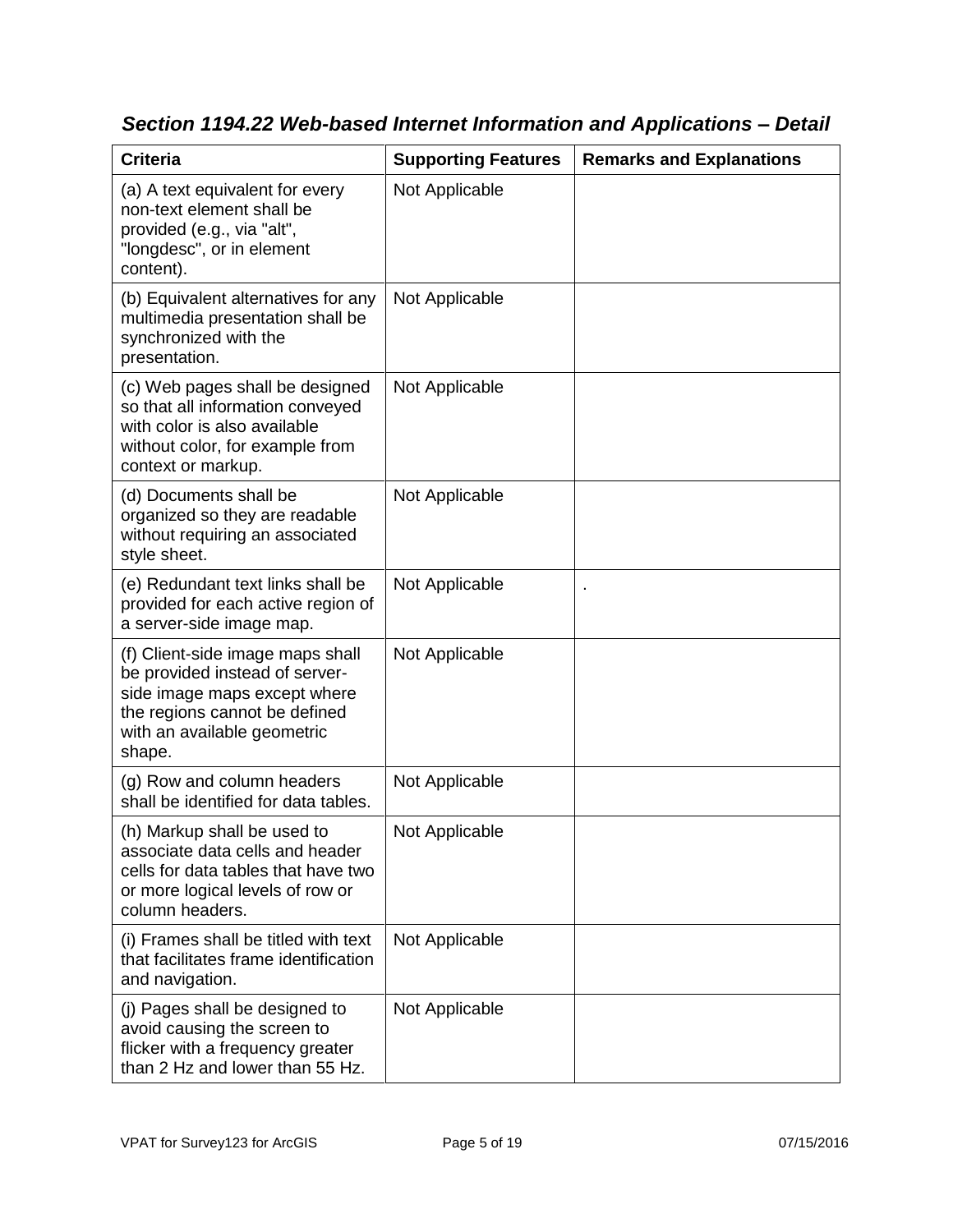| (k) A text-only page, with<br>equivalent information or<br>functionality, shall be provided to<br>make a web site comply with the<br>provisions of this part, when<br>compliance cannot be<br>accomplished in any other way.<br>The content of the text-only page<br>shall be updated whenever the<br>primary page changes. | Not Applicable |  |
|-----------------------------------------------------------------------------------------------------------------------------------------------------------------------------------------------------------------------------------------------------------------------------------------------------------------------------|----------------|--|
| (I) When pages utilize scripting<br>languages to display content, or<br>to create interface elements, the<br>information provided by the script<br>shall be identified with functional<br>text that can be read by Assistive<br>Technology.                                                                                 | Not Applicable |  |
| (m) When a web page requires<br>that an applet, plug-in or other<br>application be present on the<br>client system to interpret page<br>content, the page must provide a<br>link to a plug-in or applet that<br>complies with $§1194.21(a)$<br>through (I).                                                                 | Not Applicable |  |
| (n) When electronic forms are<br>designed to be completed on-<br>line, the form shall allow people<br>using Assistive Technology to<br>access the information, field<br>elements, and functionality<br>required for completion and<br>submission of the form, including<br>all directions and cues.                         | Not Applicable |  |
| (o) A method shall be provided<br>that permits users to skip<br>repetitive navigation links.                                                                                                                                                                                                                                | Not Applicable |  |
| (p) When a timed response is<br>required, the user shall be alerted<br>and given sufficient time to<br>indicate more time is required.                                                                                                                                                                                      | Not Applicable |  |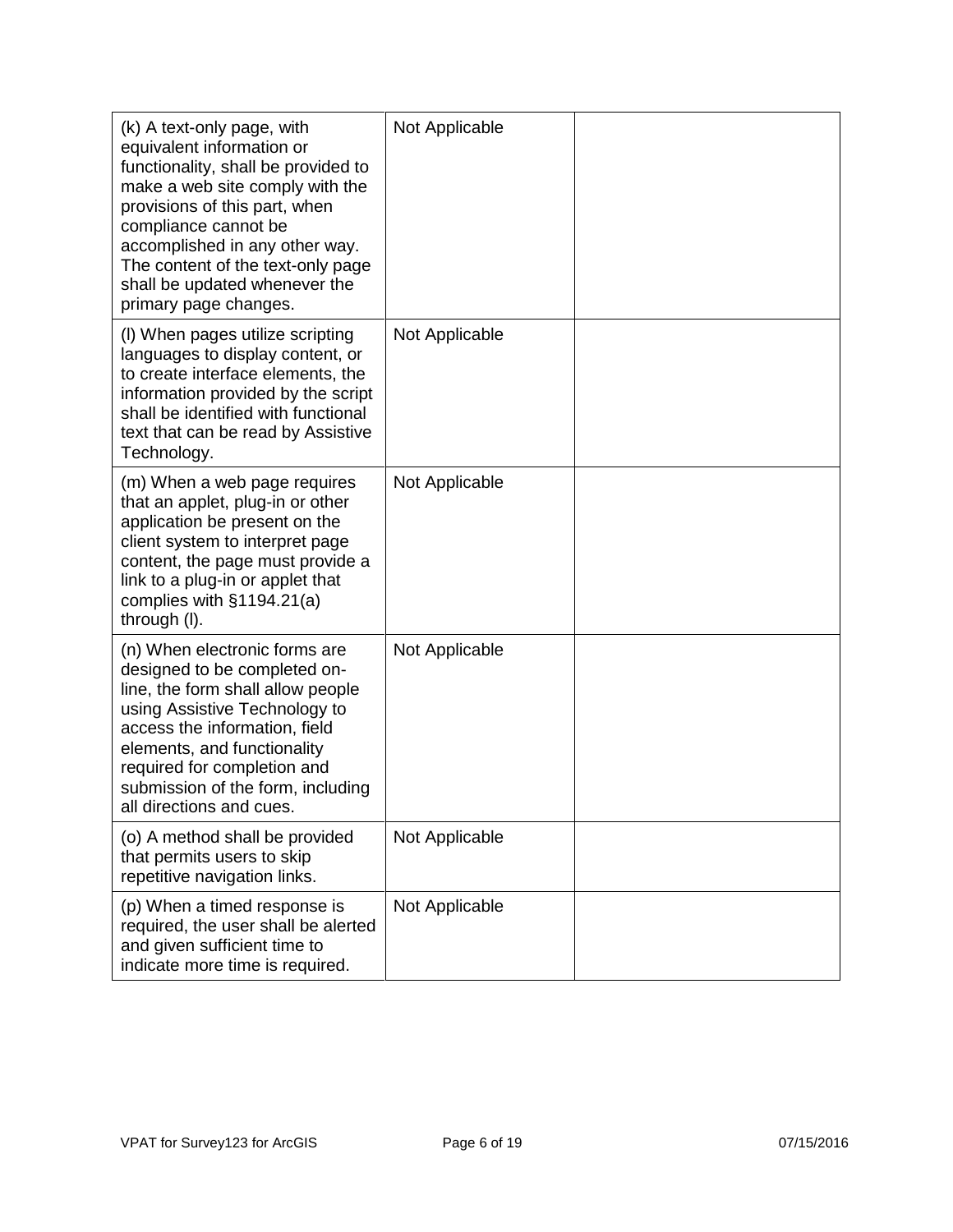| <b>Criteria</b>                                                                                                                                                                                                                                                                                                                                                       | <b>Supporting Features</b> | <b>Remarks and Explanations</b> |
|-----------------------------------------------------------------------------------------------------------------------------------------------------------------------------------------------------------------------------------------------------------------------------------------------------------------------------------------------------------------------|----------------------------|---------------------------------|
| (a) Telecommunications products<br>or systems which provide a<br>function allowing voice<br>communication and which do not<br>themselves provide a TTY<br>functionality shall provide a<br>standard non-acoustic<br>connection point for TTYs.<br>Microphones shall be capable of<br>being turned on and off to allow<br>the user to intermix speech with<br>TTY use. | Not Applicable             |                                 |
| (b) Telecommunications products<br>which include voice<br>communication functionality shall<br>support all commonly used cross-<br>manufacturer non-proprietary<br>standard TTY signal protocols.                                                                                                                                                                     | Not Applicable             |                                 |
| (c) Voice mail, auto-attendant,<br>and interactive voice response<br>telecommunications systems<br>shall be usable by TTY users<br>with their TTYs.                                                                                                                                                                                                                   | Not Applicable             |                                 |
| (d) Voice mail, messaging, auto-<br>attendant, and interactive voice<br>response telecommunications<br>systems that require a response<br>from a user within a time interval,<br>shall give an alert when the time<br>interval is about to run out, and<br>shall provide sufficient time for<br>the user to indicate more time is<br>required.                        | Not Applicable             |                                 |
| (e) Where provided, caller<br>identification and similar<br>telecommunications functions<br>shall also be available for users<br>of TTYs, and for users who<br>cannot see displays.                                                                                                                                                                                   | Not Applicable             |                                 |
| (f) For transmitted voice signals,<br>telecommunications products<br>shall provide a gain adjustable up<br>to a minimum of 20 dB. For<br>incremental volume control, at                                                                                                                                                                                               | Not Applicable             |                                 |

### *Section 1194.23 Telecommunications Products – Detail*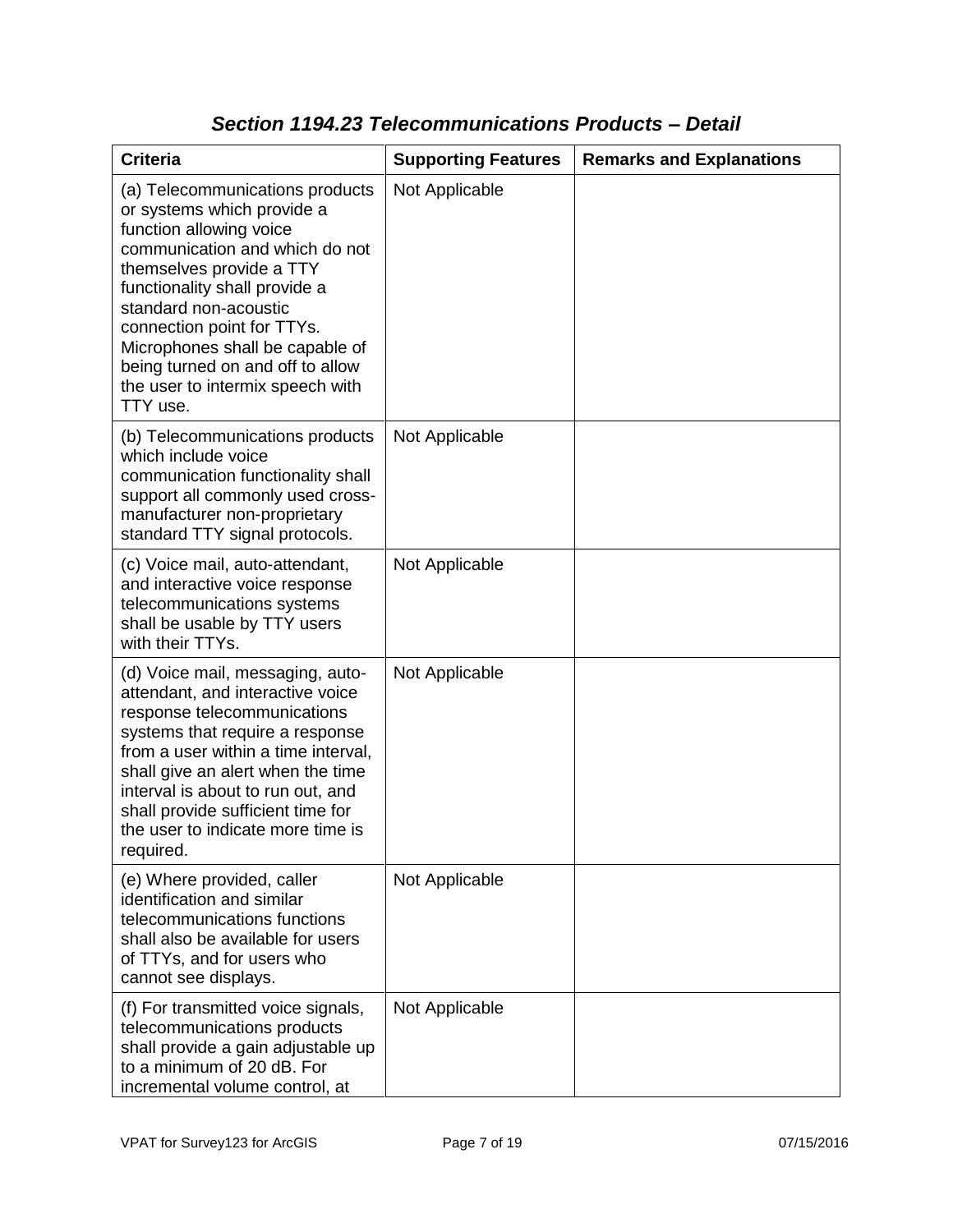| least one intermediate step of 12<br>dB of gain shall be provided.                                                                                                                                                                                                                                                                                                                                                                                                                                                   |                |  |
|----------------------------------------------------------------------------------------------------------------------------------------------------------------------------------------------------------------------------------------------------------------------------------------------------------------------------------------------------------------------------------------------------------------------------------------------------------------------------------------------------------------------|----------------|--|
| (g) If the telecommunications<br>product allows a user to adjust<br>the receive volume, a function<br>shall be provided to automatically<br>reset the volume to the default<br>level after every use.                                                                                                                                                                                                                                                                                                                | Not Applicable |  |
| (h) Where a telecommunications<br>product delivers output by an<br>audio transducer which is<br>normally held up to the ear, a<br>means for effective magnetic<br>wireless coupling to hearing<br>technologies shall be provided.                                                                                                                                                                                                                                                                                    | Not Applicable |  |
| (i) Interference to hearing<br>technologies (including hearing<br>aids, cochlear implants, and<br>assistive listening devices) shall<br>be reduced to the lowest possible<br>level that allows a user of hearing<br>technologies to utilize the<br>telecommunications product.                                                                                                                                                                                                                                       | Not Applicable |  |
| (i) Products that transmit or<br>conduct information or<br>communication, shall pass<br>through cross-manufacturer, non-<br>proprietary, industry-standard<br>codes, translation protocols,<br>formats or other information<br>necessary to provide the<br>information or communication in<br>a usable format. Technologies<br>which use encoding, signal<br>compression, format<br>transformation, or similar<br>techniques shall not remove<br>information needed for access or<br>shall restore it upon delivery. | Not Applicable |  |
| (k)(1) Products which have<br>mechanically operated controls<br>or keys shall comply with the<br>following: Controls and Keys<br>shall be tactilely discernible<br>without activating the controls or<br>keys.                                                                                                                                                                                                                                                                                                       | Not Applicable |  |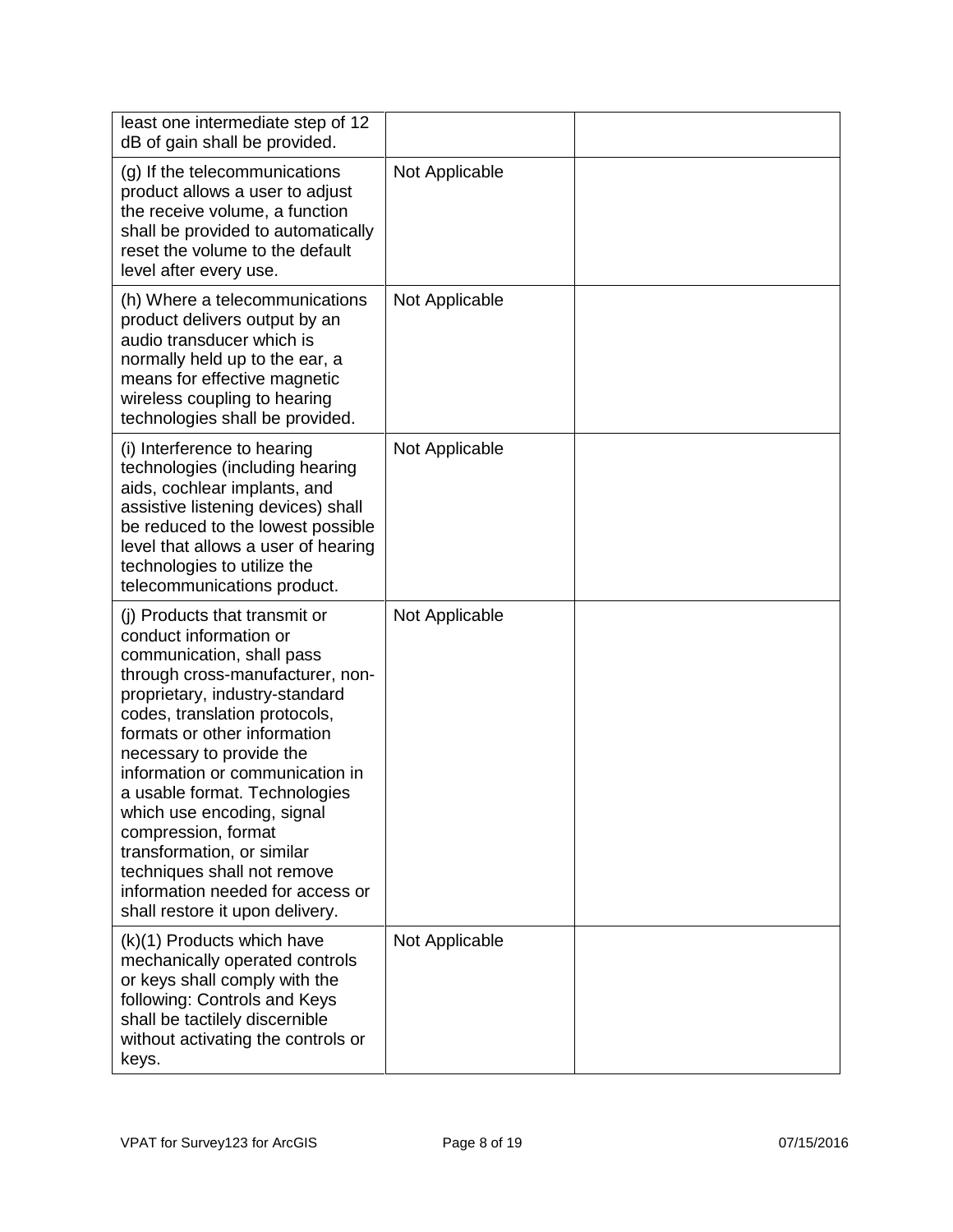| $(k)(2)$ Products which have<br>mechanically operated controls<br>or keys shall comply with the<br>following: Controls and Keys<br>shall be operable with one hand<br>and shall not require tight<br>grasping, pinching, twisting of the<br>wrist. The force required to<br>activate controls and keys shall<br>be 5 lbs. (22.2N) maximum. |                |  |
|--------------------------------------------------------------------------------------------------------------------------------------------------------------------------------------------------------------------------------------------------------------------------------------------------------------------------------------------|----------------|--|
| (k)(3) Products which have<br>mechanically operated controls<br>or keys shall comply with the<br>following: If key repeat is<br>supported, the delay before<br>repeat shall be adjustable to at<br>least 2 seconds. Key repeat rate<br>shall be adjustable to 2 seconds<br>per character.                                                  | Not Applicable |  |
| $(k)(4)$ Products which have<br>mechanically operated controls<br>or keys shall comply with the<br>following: The status of all locking<br>or toggle controls or keys shall be<br>visually discernible, and<br>discernible either through touch<br>or sound.                                                                               | Not Applicable |  |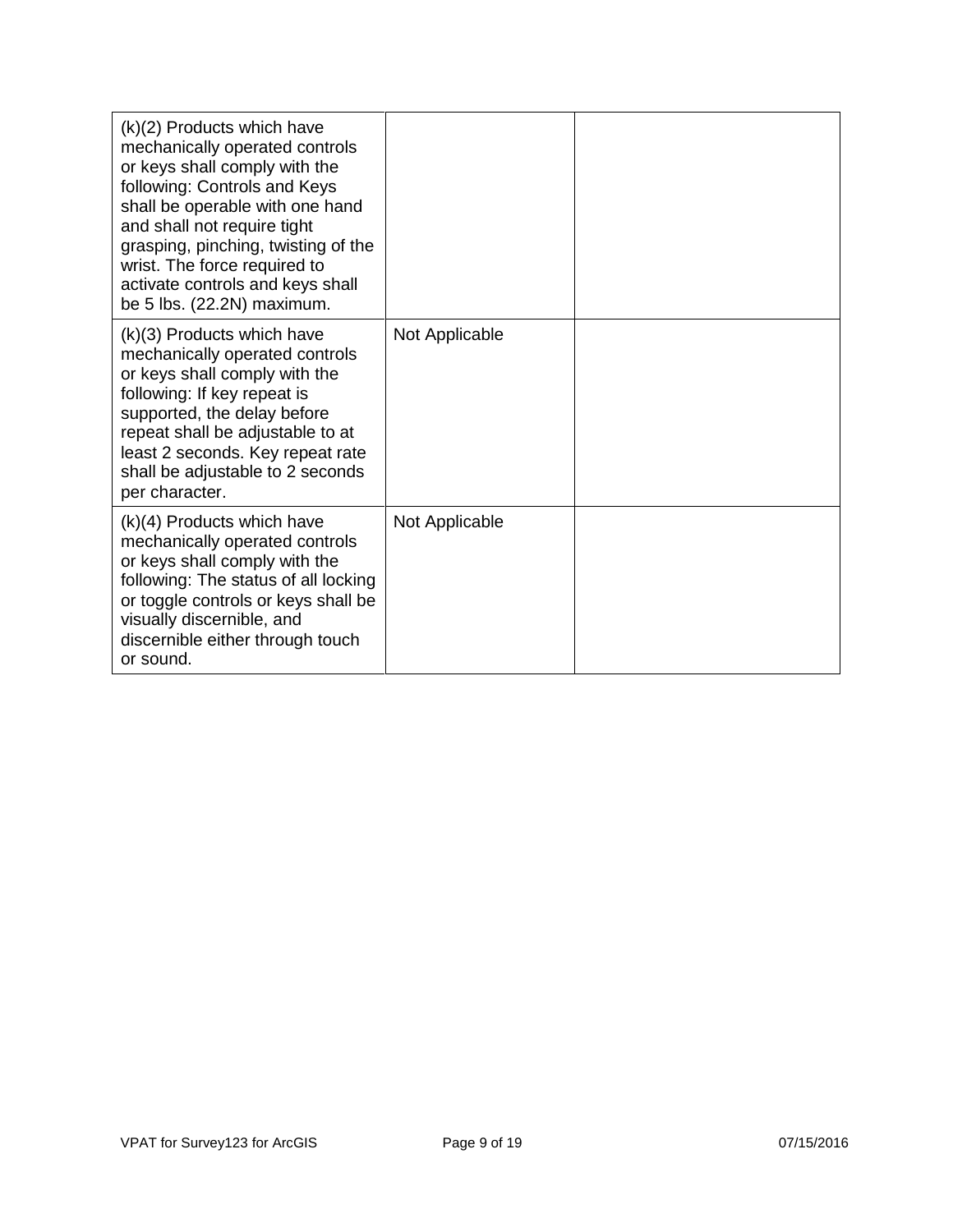| <b>Criteria</b>                                                                                                                                                                                                                                                                                                                                                                                                                                                                                                                                                                                                                                                                                                                                                                                                                                                                                                                                                           | <b>Supporting Features</b> | <b>Remarks and Explanations</b> |
|---------------------------------------------------------------------------------------------------------------------------------------------------------------------------------------------------------------------------------------------------------------------------------------------------------------------------------------------------------------------------------------------------------------------------------------------------------------------------------------------------------------------------------------------------------------------------------------------------------------------------------------------------------------------------------------------------------------------------------------------------------------------------------------------------------------------------------------------------------------------------------------------------------------------------------------------------------------------------|----------------------------|---------------------------------|
| a) All analog television displays<br>13 inches and larger, and<br>computer equipment that<br>includes analog television<br>receiver or display circuitry, shall<br>be equipped with caption<br>decoder circuitry which<br>appropriately receives, decodes,<br>and displays closed captions<br>from broadcast, cable, videotape,<br>and DVD signals. As soon as<br>practicable, but not later than<br>July 1, 2002, widescreen digital<br>television (DTV) displays<br>measuring at least 7.8 inches<br>vertically, DTV sets with<br>conventional displays measuring<br>at least 13 inches vertically, and<br>stand-alone DTV tuners, whether<br>or not they are marketed with<br>display screens, and computer<br>equipment that includes DTV<br>receiver or display circuitry, shall<br>be equipped with caption<br>decoder circuitry which<br>appropriately receives, decodes,<br>and displays closed captions<br>from broadcast, cable, videotape,<br>and DVD signals. | Not Applicable             |                                 |
| (b) Television tuners, including<br>tuner cards for use in computers,<br>shall be equipped with secondary<br>audio program playback circuitry.                                                                                                                                                                                                                                                                                                                                                                                                                                                                                                                                                                                                                                                                                                                                                                                                                            | Not Applicable             |                                 |
| (c) All training and informational<br>video and multimedia productions<br>which support the agency's<br>mission, regardless of format,<br>that contain speech or other<br>audio information necessary for<br>the comprehension of the<br>content, shall be open or closed<br>captioned.                                                                                                                                                                                                                                                                                                                                                                                                                                                                                                                                                                                                                                                                                   | Not Applicable             |                                 |
| (d) All training and informational<br>video and multimedia productions<br>which support the agency's<br>mission, regardless of format,                                                                                                                                                                                                                                                                                                                                                                                                                                                                                                                                                                                                                                                                                                                                                                                                                                    | Not Applicable             |                                 |

### *Section 1194.24 Video and Multi-media Products – Detail*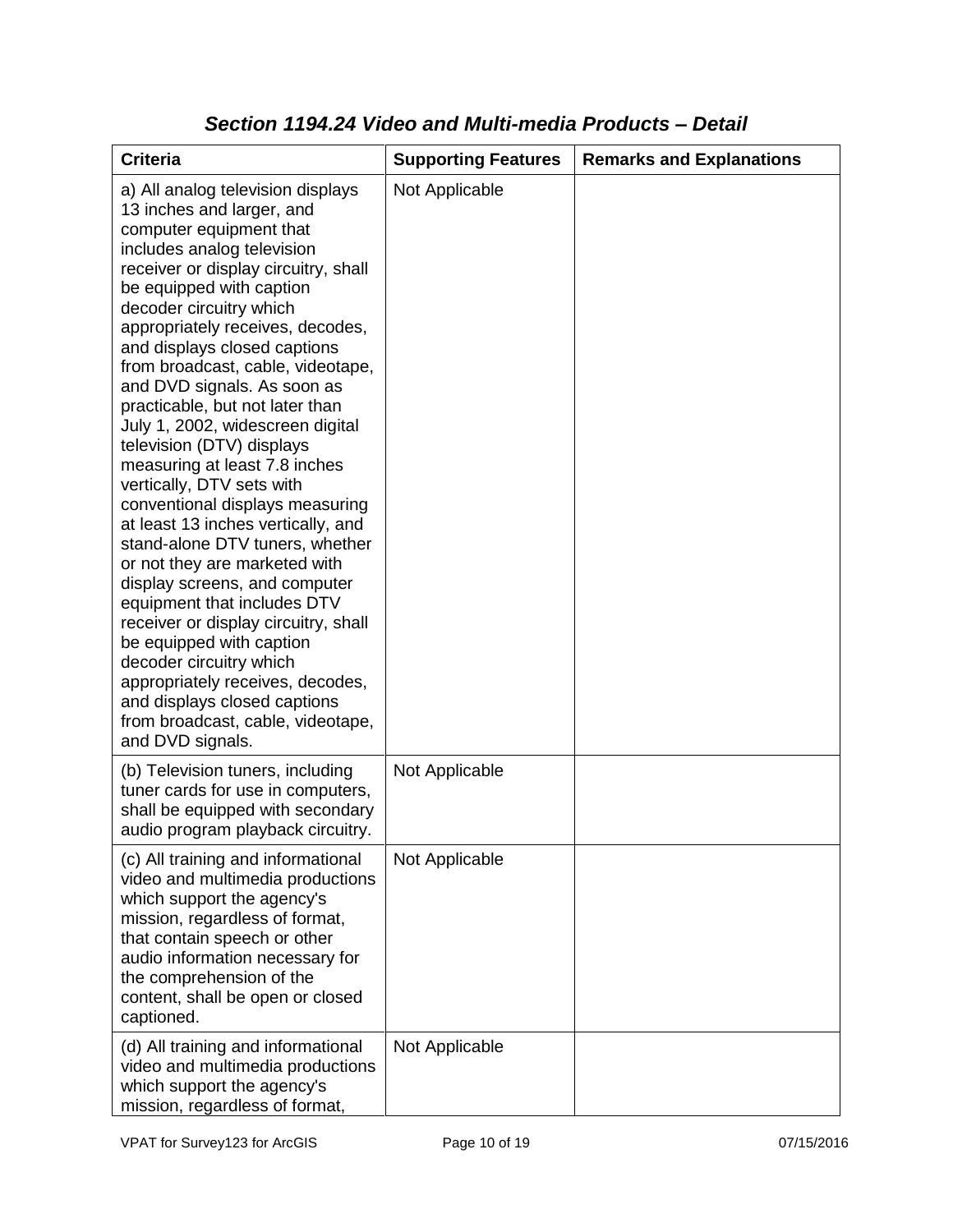| that contain visual information<br>necessary for the comprehension<br>of the content, shall be audio<br>described.                    |                |  |
|---------------------------------------------------------------------------------------------------------------------------------------|----------------|--|
| (e) Display or presentation of<br>alternate text presentation or<br>audio descriptions shall be user-<br>selectable unless permanent. | Not Applicable |  |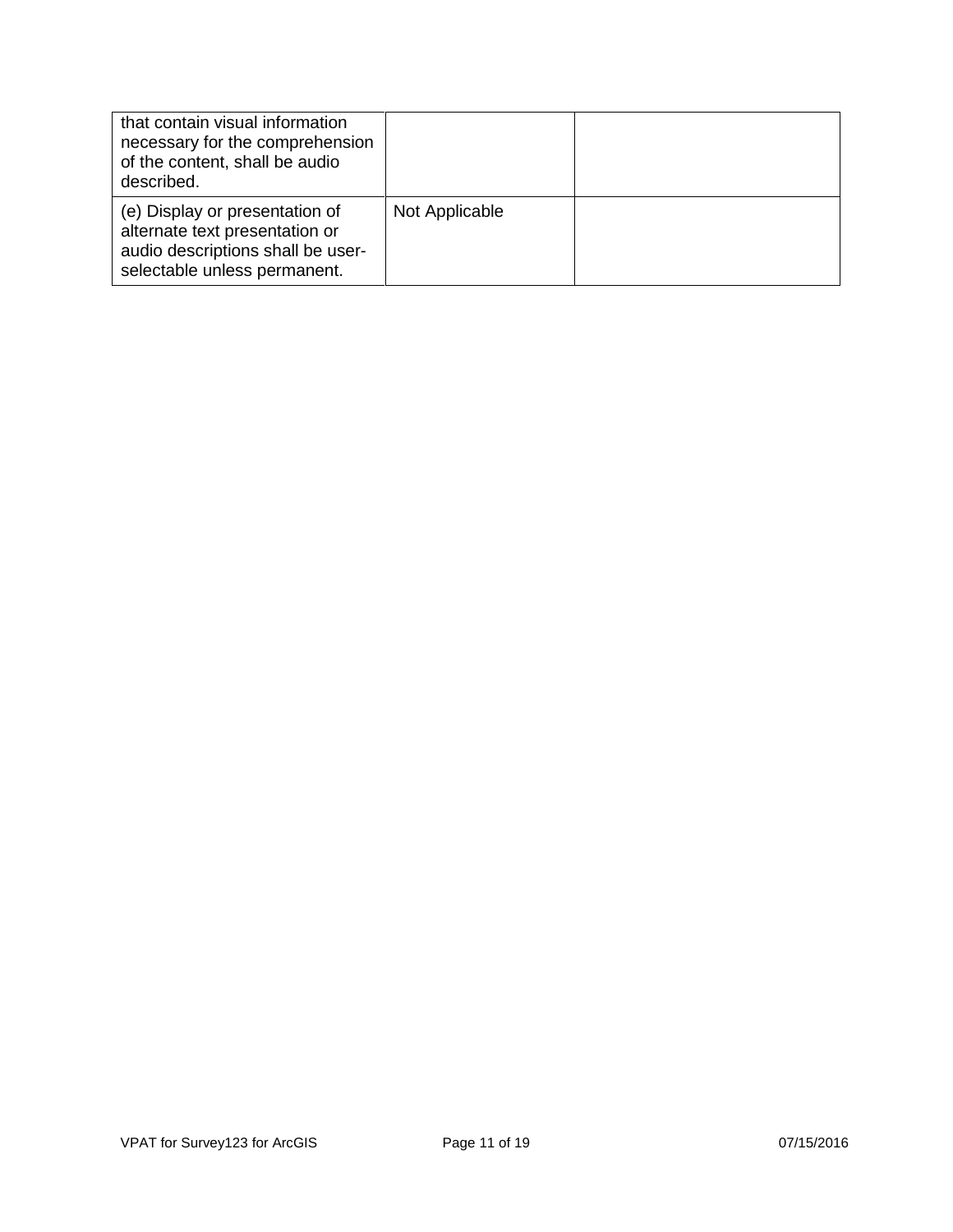## *Section 1194.25 Self-Contained, Closed Products – Detail*

| <b>Criteria</b>                                                                                                                                                                                                                                                                                                                                                                   | <b>Supporting Features</b> | <b>Remarks and Explanations</b> |
|-----------------------------------------------------------------------------------------------------------------------------------------------------------------------------------------------------------------------------------------------------------------------------------------------------------------------------------------------------------------------------------|----------------------------|---------------------------------|
| (a) Self contained products shall<br>be usable by people with<br>disabilities without requiring an<br>end-user to attach Assistive<br>Technology to the product.<br>Personal headsets for private<br>listening are not Assistive<br>Technology.                                                                                                                                   | Not Applicable             |                                 |
| (b) When a timed response is<br>required, the user shall be alerted<br>and given sufficient time to<br>indicate more time is required.                                                                                                                                                                                                                                            | Not Applicable             |                                 |
| (c) Where a product utilizes<br>touchscreens or contact-sensitive<br>controls, an input method shall<br>be provided that complies with<br>§1194.23 (k) (1) through (4).                                                                                                                                                                                                           | Not Applicable             |                                 |
| (d) When biometric forms of user<br>identification or control are used,<br>an alternative form of<br>identification or activation, which<br>does not require the user to<br>possess particular biological<br>characteristics, shall also be<br>provided.                                                                                                                          | Not Applicable             |                                 |
| (e) When products provide<br>auditory output, the audio signal<br>shall be provided at a standard<br>signal level through an industry<br>standard connector that will allow<br>for private listening. The product<br>must provide the ability to<br>interrupt, pause, and restart the<br>audio at any time.                                                                       | Not Applicable             |                                 |
| (f) When products deliver voice<br>output in a public area,<br>incremental volume control shall<br>be provided with output<br>amplification up to a level of at<br>least 65 dB. Where the ambient<br>noise level of the environment is<br>above 45 dB, a volume gain of at<br>least 20 dB above the ambient<br>level shall be user selectable. A<br>function shall be provided to | Not Applicable             |                                 |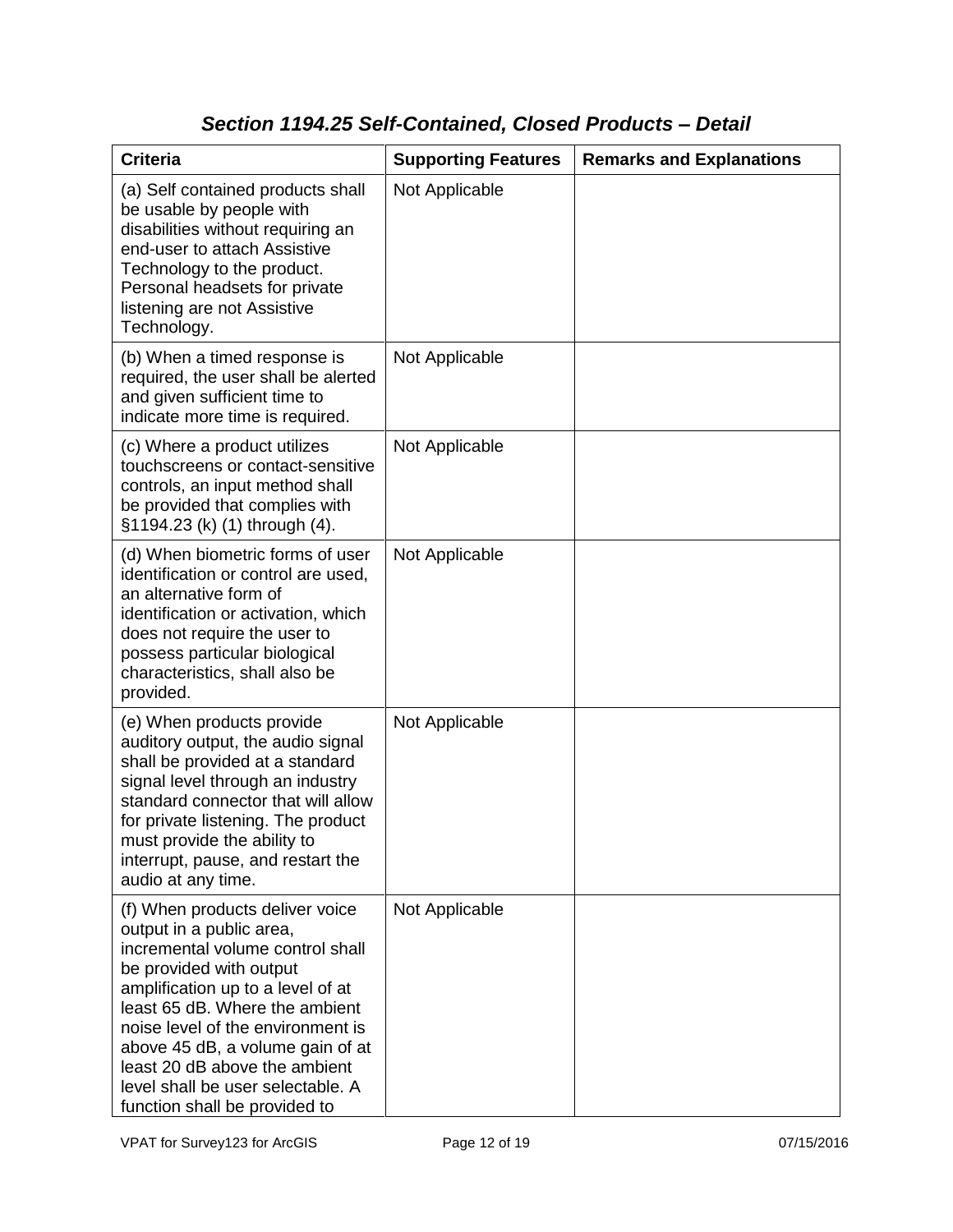| automatically reset the volume to<br>the default level after every use.                                                                                                                                                                                                                                                                                                                                                                                                                                                                                                           |                |  |
|-----------------------------------------------------------------------------------------------------------------------------------------------------------------------------------------------------------------------------------------------------------------------------------------------------------------------------------------------------------------------------------------------------------------------------------------------------------------------------------------------------------------------------------------------------------------------------------|----------------|--|
| (g) Color coding shall not be<br>used as the only means of<br>conveying information, indicating<br>an action, prompting a response,<br>or distinguishing a visual<br>element.                                                                                                                                                                                                                                                                                                                                                                                                     | Not Applicable |  |
| (h) When a product permits a<br>user to adjust color and contrast<br>settings, a range of color<br>selections capable of producing a<br>variety of contrast levels shall be<br>provided.                                                                                                                                                                                                                                                                                                                                                                                          | Not Applicable |  |
| (i) Products shall be designed to<br>avoid causing the screen to<br>flicker with a frequency greater<br>than 2 Hz and lower than 55 Hz.                                                                                                                                                                                                                                                                                                                                                                                                                                           | Not Applicable |  |
| (j) (1) Products which are<br>freestanding, non-portable, and<br>intended to be used in one<br>location and which have operable<br>controls shall comply with the<br>following: The position of any<br>operable control shall be<br>determined with respect to a<br>vertical plane, which is 48 inches<br>in length, centered on the<br>operable control, and at the<br>maximum protrusion of the<br>product within the 48 inch length<br>on products which are<br>freestanding, non-portable, and<br>intended to be used in one<br>location and which have operable<br>controls. | Not Applicable |  |
| $(j)(2)$ Products which are<br>freestanding, non-portable, and<br>intended to be used in one<br>location and which have operable<br>controls shall comply with the<br>following: Where any operable<br>control is 10 inches or less<br>behind the reference plane, the<br>height shall be 54 inches<br>maximum and 15 inches<br>minimum above the floor.                                                                                                                                                                                                                          | Not Applicable |  |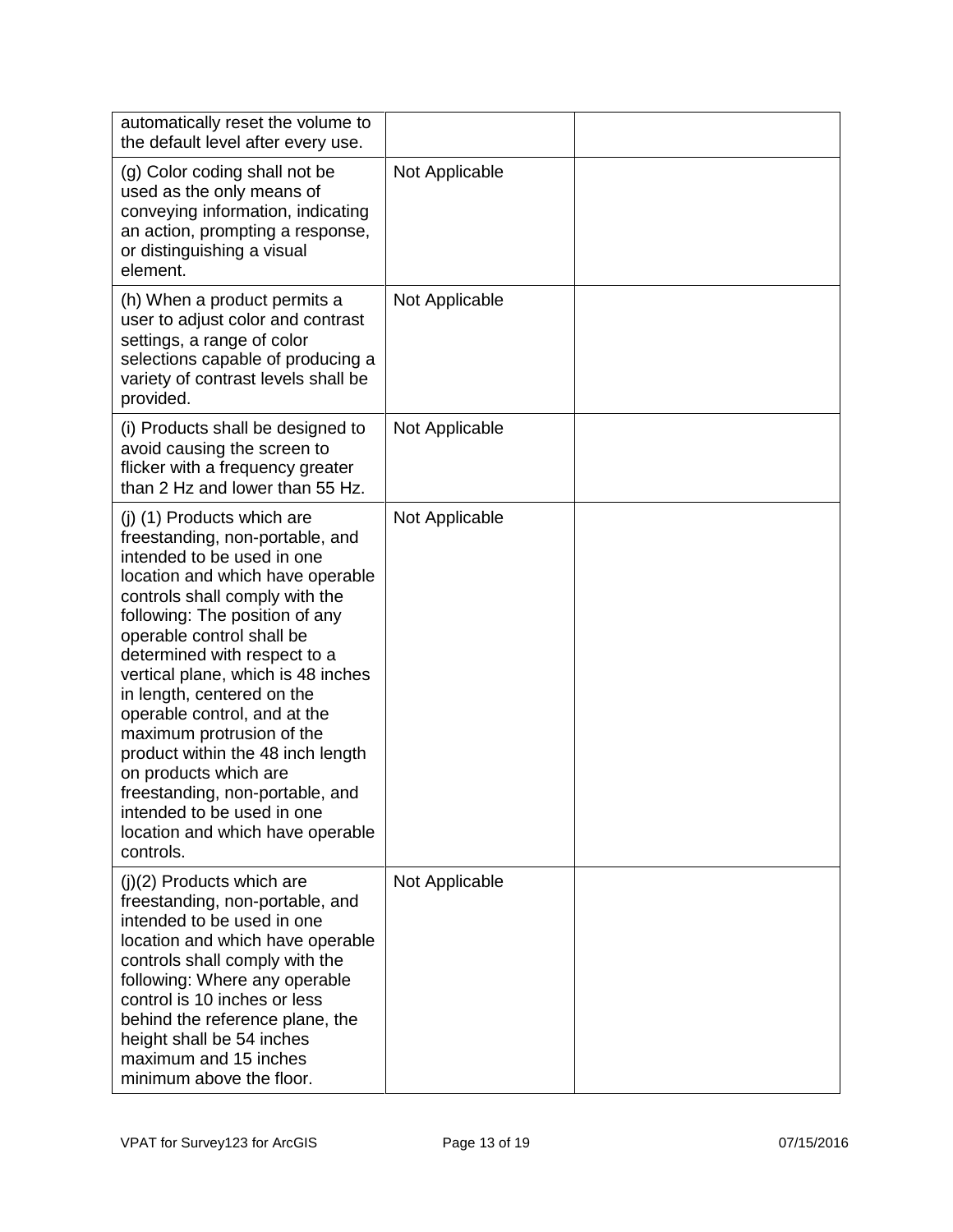| $(i)(3)$ Products which are<br>freestanding, non-portable, and<br>intended to be used in one<br>location and which have operable<br>controls shall comply with the<br>following: Where any operable<br>control is more than 10 inches<br>and not more than 24 inches<br>behind the reference plane, the<br>height shall be 46 inches<br>maximum and 15 inches<br>minimum above the floor. | Not Applicable |  |
|-------------------------------------------------------------------------------------------------------------------------------------------------------------------------------------------------------------------------------------------------------------------------------------------------------------------------------------------------------------------------------------------|----------------|--|
| $(i)(4)$ Products which are<br>freestanding, non-portable, and<br>intended to be used in one<br>location and which have operable<br>controls shall comply with the<br>following: Operable controls shall<br>not be more than 24 inches<br>behind the reference plane.                                                                                                                     | Not Applicable |  |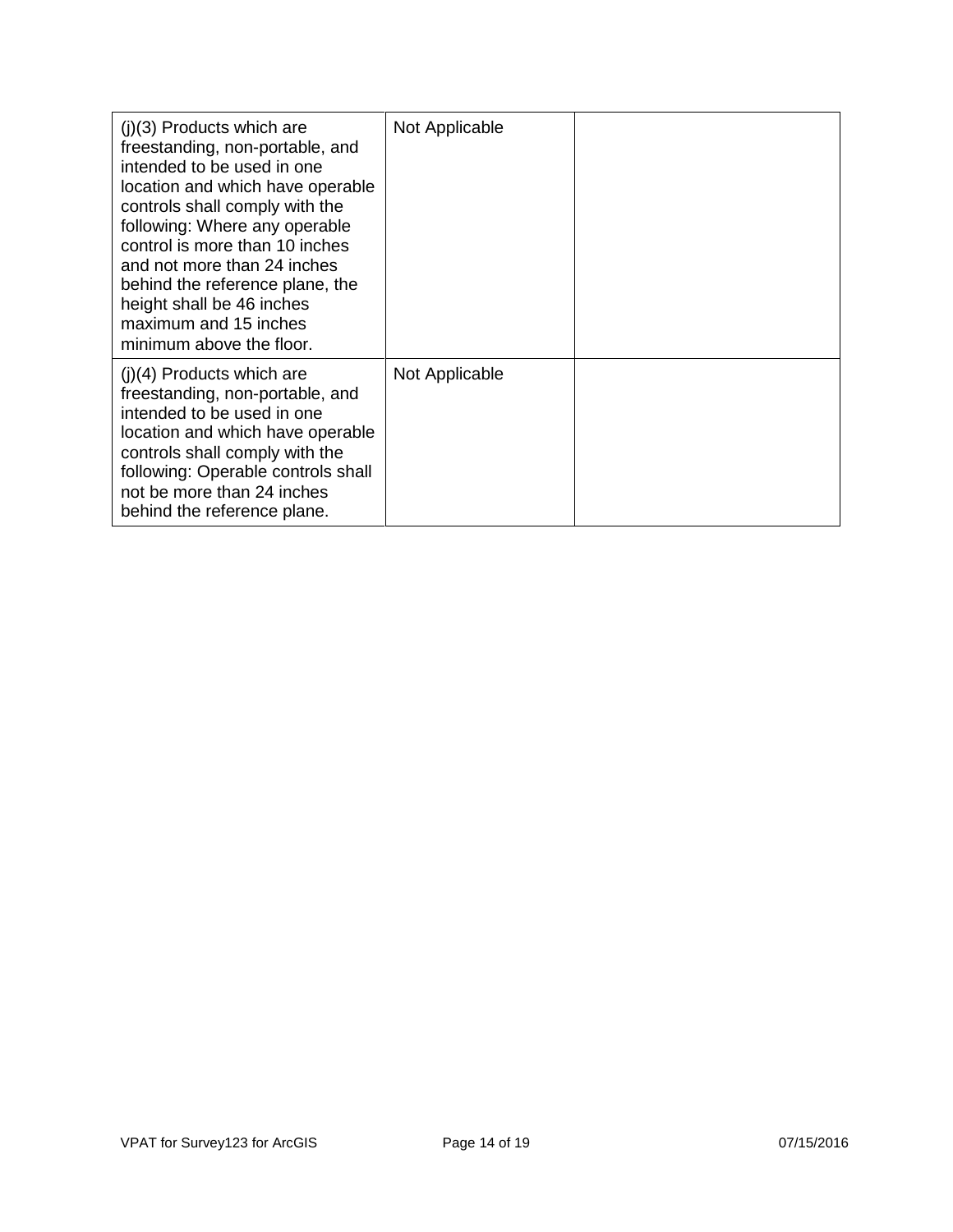| <b>Criteria</b>                                                                                                                                                                                                                                          | <b>Supporting Features</b> | <b>Remarks and Explanations</b> |
|----------------------------------------------------------------------------------------------------------------------------------------------------------------------------------------------------------------------------------------------------------|----------------------------|---------------------------------|
| (a) All mechanically operated<br>controls and keys shall comply<br>with §1194.23 (k) (1) through (4).                                                                                                                                                    | Not Applicable             |                                 |
| (b) If a product utilizes<br>touchscreens or touch-operated<br>controls, an input method shall<br>be provided that complies with<br>§1194.23 (k) (1) through (4).                                                                                        | Not Applicable             |                                 |
| (c) When biometric forms of user<br>identification or control are used,<br>an alternative form of<br>identification or activation, which<br>does not require the user to<br>possess particular biological<br>characteristics, shall also be<br>provided. | Not Applicable             |                                 |
| (d) Where provided, at least one<br>of each type of expansion slots,<br>ports and connectors shall<br>comply with publicly available<br>industry standards.                                                                                              | Not Applicable             |                                 |

## *Section 1194.26 Desktop and Portable Computers – Detail*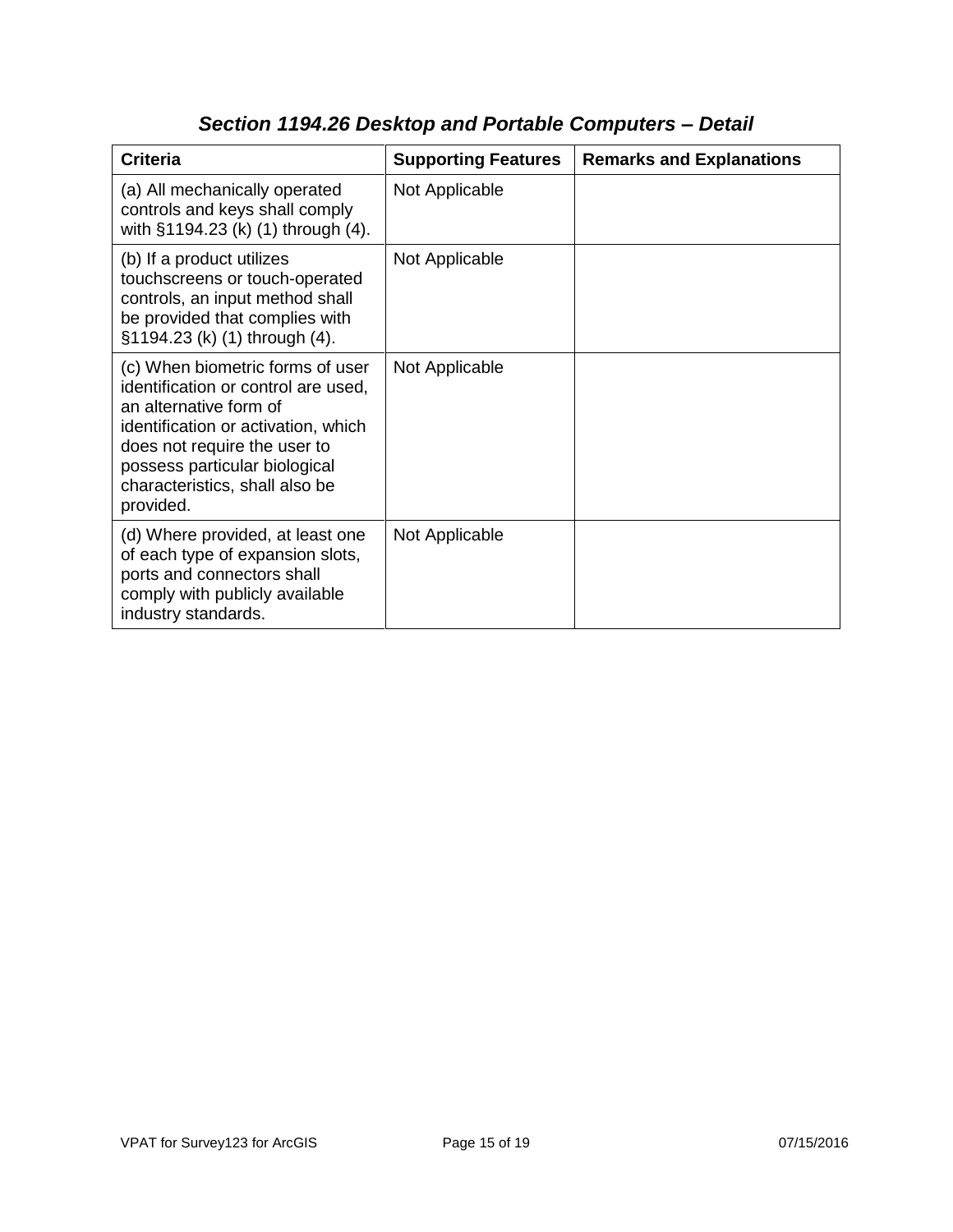| <b>Criteria</b>                                                                                                                                                                                                                                                                                                                        | <b>Supporting Features</b>                                           | <b>Remarks and Explanations</b>                                                                                                                                                                                                  |
|----------------------------------------------------------------------------------------------------------------------------------------------------------------------------------------------------------------------------------------------------------------------------------------------------------------------------------------|----------------------------------------------------------------------|----------------------------------------------------------------------------------------------------------------------------------------------------------------------------------------------------------------------------------|
| (a) At least one mode of<br>operation and information<br>retrieval that does not require<br>user vision shall be provided, or<br>support for Assistive Technology<br>used by people who are blind or<br>visually impaired shall be<br>provided.                                                                                        | Supports when<br>combined with<br>compatible Assistive<br>Technology | Note: Survey123 is geographic<br>information system (GIS)<br>technology that captures,<br>manages, and analyzes data<br>through digital maps. Some<br>aspects of a map or of GIS<br>software are inherently<br>visual/graphical. |
| (b) At least one mode of<br>operation and information<br>retrieval that does not require<br>visual acuity greater than 20/70<br>shall be provided in audio and<br>enlarged print output working<br>together or independently, or<br>support for Assistive Technology<br>used by people who are visually<br>impaired shall be provided. | Supports when<br>combined with<br>compatible Assistive<br>Technology | Note: Survey123 is geographic<br>information system (GIS)<br>technology that captures,<br>manages, and analyzes data<br>through digital maps. Some<br>aspects of a map or of GIS<br>software are inherently<br>visual/graphical. |
| (c) At least one mode of<br>operation and information<br>retrieval that does not require<br>user hearing shall be provided, or<br>support for Assistive Technology<br>used by people who are deaf or<br>hard of hearing shall be provided.                                                                                             | <b>Supports</b>                                                      | There is no reliance on hearing<br>to operate.                                                                                                                                                                                   |
| (d) Where audio information is<br>important for the use of a<br>product, at least one mode of<br>operation and information<br>retrieval shall be provided in an<br>enhanced auditory fashion, or<br>support for assistive hearing<br>devices shall be provided.                                                                        | Not Applicable                                                       | There is no reliance on hearing<br>to operate.                                                                                                                                                                                   |
| (e) At least one mode of<br>operation and information<br>retrieval that does not require<br>user speech shall be provided, or<br>support for Assistive Technology<br>used by people with disabilities<br>shall be provided.                                                                                                            | Supports                                                             | There is no reliance on speech<br>to operate.                                                                                                                                                                                    |
| (f) At least one mode of operation<br>and information retrieval that<br>does not require fine motor<br>control or simultaneous actions<br>and that is operable with limited                                                                                                                                                            | <b>Supports</b>                                                      | Operation and information<br>retrieval is dependent on<br>operating system settings and<br>configurations. The software<br>supports operating systems and                                                                        |

*Section 1194.31 Functional Performance Criteria – Detail*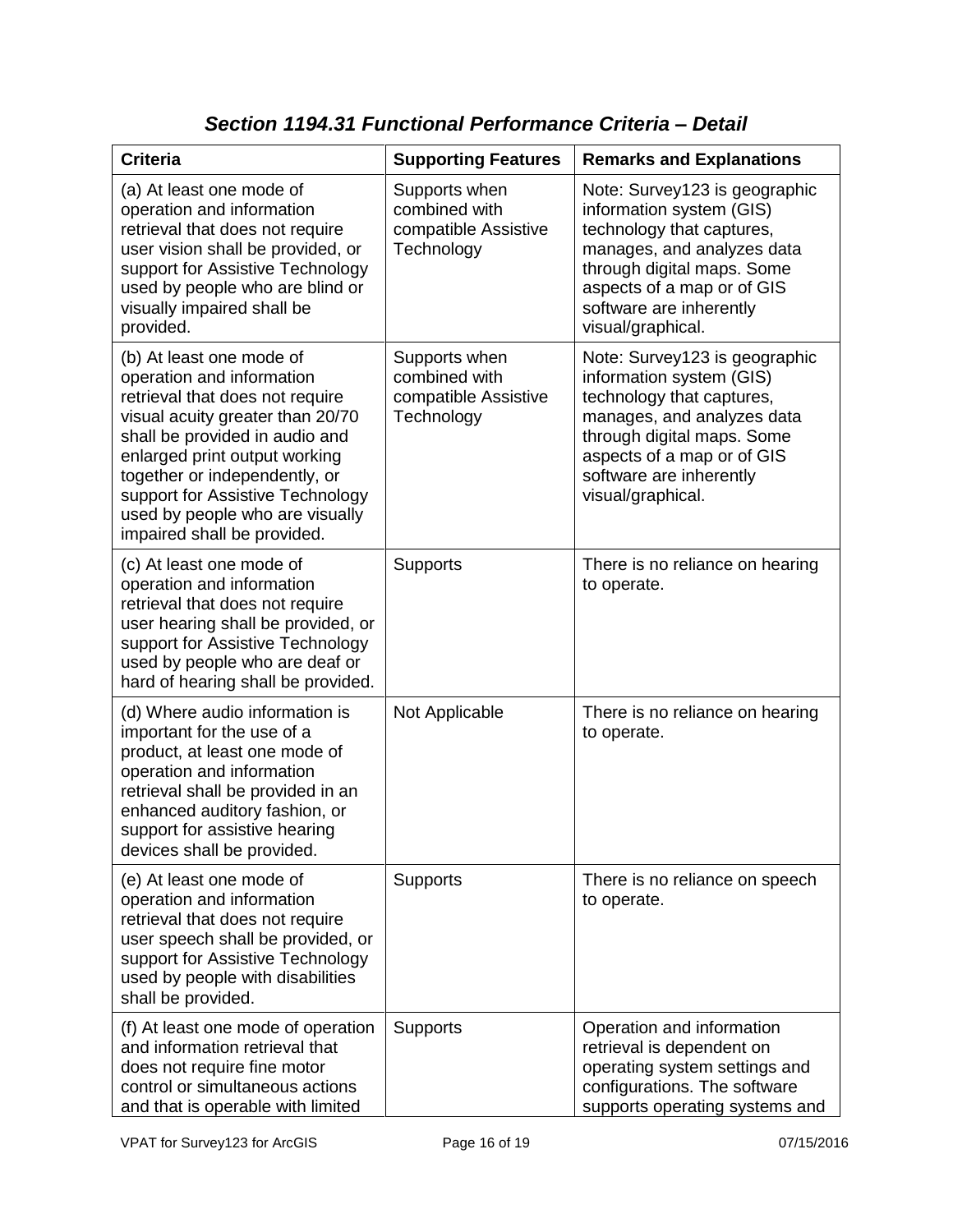| reach and strength shall be | configurations designed to assist |
|-----------------------------|-----------------------------------|
| provided.                   | users with accessibility.         |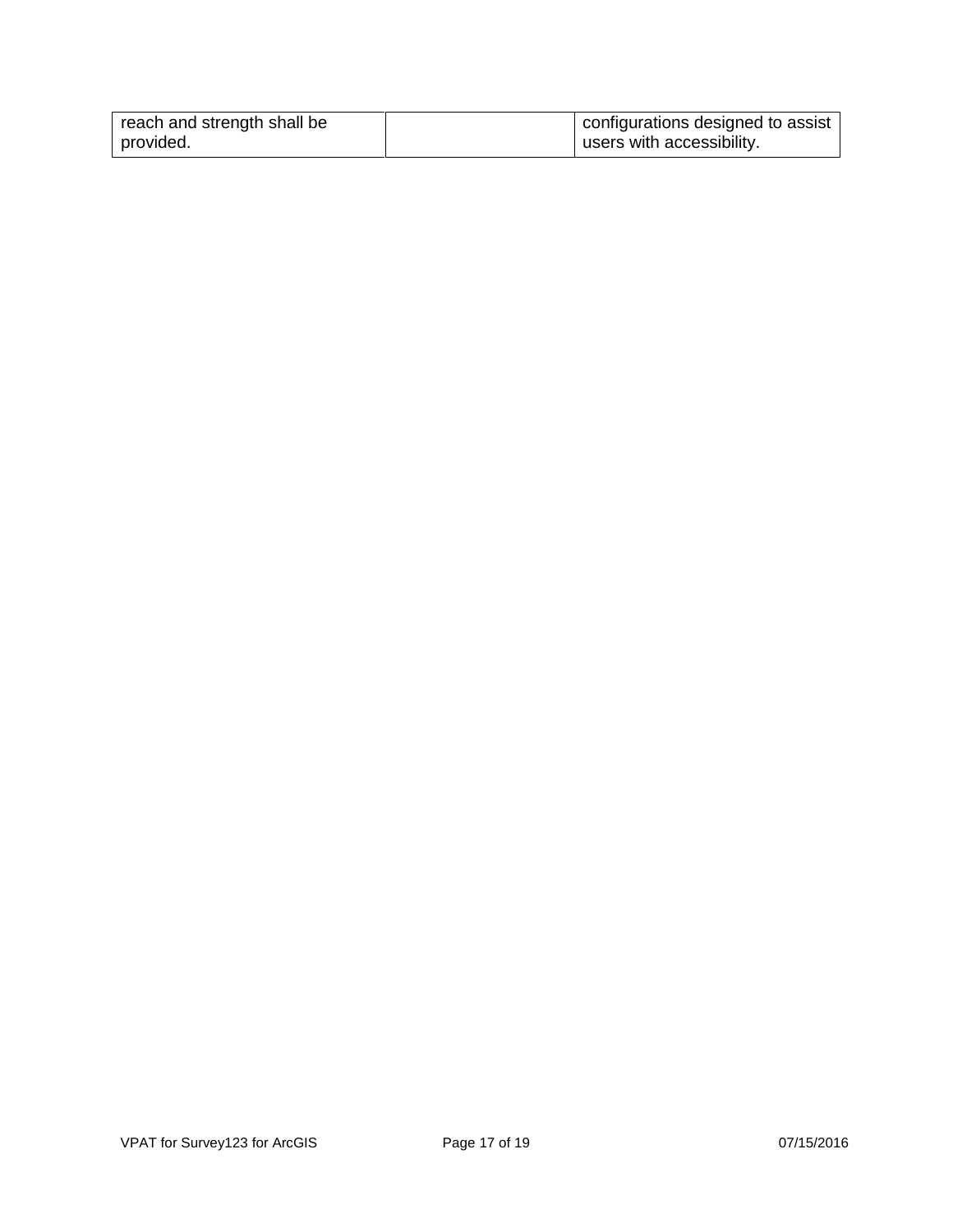| <b>Criteria</b>                                                                                                                                                                                                                                  | <b>Supportin</b><br>g<br><b>Features</b> | <b>Remarks and Explanations</b>                                                                                                                                                                                                                                                                                                |
|--------------------------------------------------------------------------------------------------------------------------------------------------------------------------------------------------------------------------------------------------|------------------------------------------|--------------------------------------------------------------------------------------------------------------------------------------------------------------------------------------------------------------------------------------------------------------------------------------------------------------------------------|
| (a) Product<br>support<br>documentatio<br>n provided to<br>end-users<br>shall be<br>made<br>available in<br>alternate<br>formats upon<br>request, at no<br>additional<br>charge.                                                                 | <b>Supports</b>                          | Most product documentation is delivered with the product or is<br>available at https://survey123.arcgis.com/<br>A tutorial is available at<br>https://www.youtube.com/watch?v=0gGQbCuPRQI&feature=yo<br>utu.be<br>Some product documentation is available in HTML web-page<br>format but may be exported to alternate formats. |
| (b) End-users<br>shall have<br>access to a<br>description of<br>the<br>accessibility<br>and<br>compatibility<br>features of<br>products in<br>alternate<br>formats or<br>alternate<br>methods<br>upon request,<br>at no<br>additional<br>charge. | Supports                                 | Accessibility and compatibility features of Esri software are<br>described in the product documentation or are available at<br>http://www.esri.com/legal/section508<br>Additional information may be requested.                                                                                                                |
| (c) Support<br>services for<br>products shall<br>accommodat<br>e the<br>communicatio<br>n needs of<br>end-users<br>with<br>disabilities.                                                                                                         | <b>Supports</b>                          | Esri provides technical support through e-mail, fax,<br>documentation, and chat client. Esri support is available through<br>a variety of channels, including phone, email, and online.<br>Information on Esri support services can be found at<br>http://support.esri.com/en/.                                                |

### *Section 1194.41 Information, Documentation and Support – Detail*